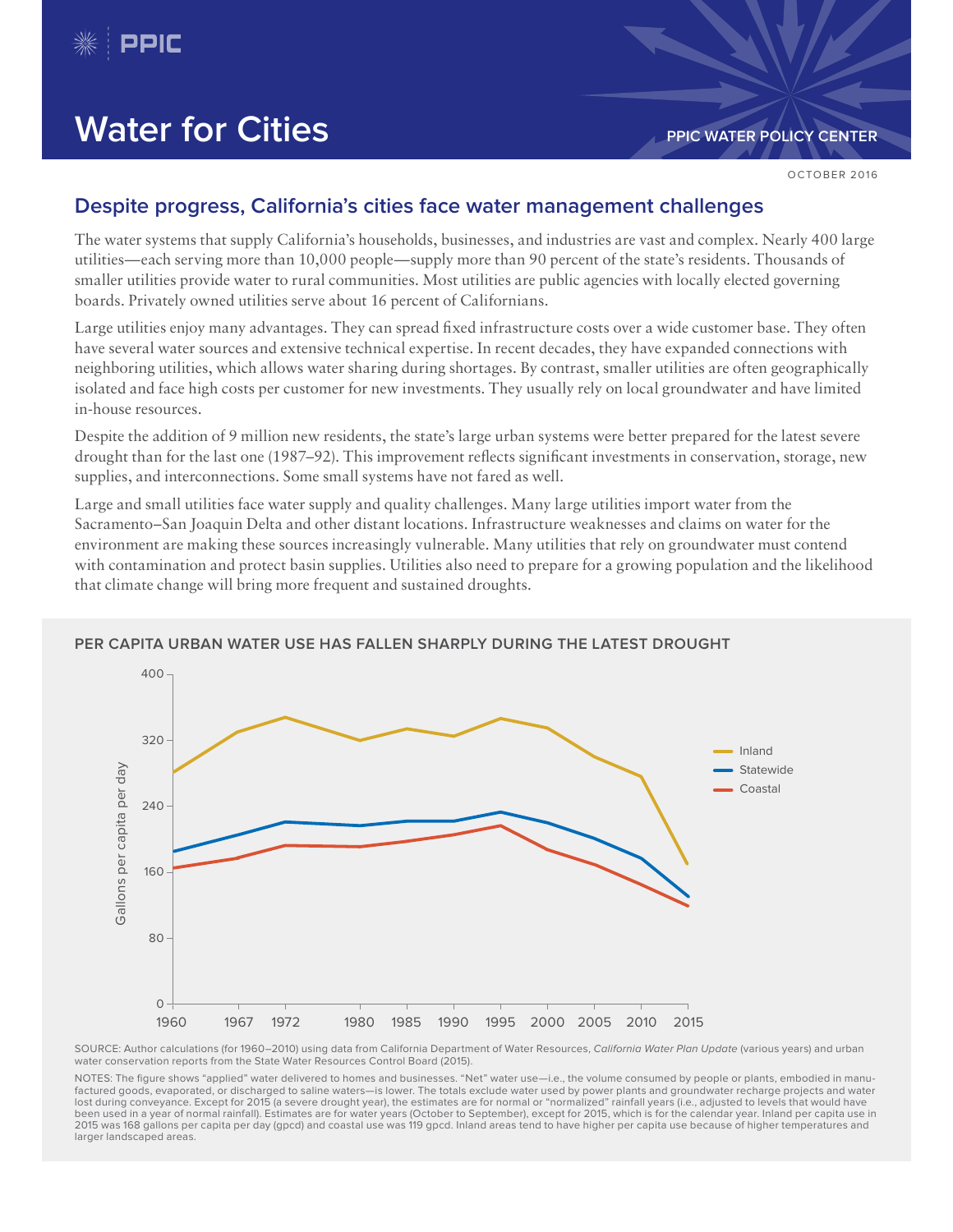## **Water use in cities is changing**

Following decades of increases, total urban water use began to flatten in the mid-1990s, reflecting declines in per capita use. Cities now consume about 10 percent of California's available water, farms 40 percent. The remaining half is categorized as environmental, such as flows in wild and scenic rivers along the state's north coast.

#### **• Per capita water use has been falling since the mid-1990s …**

In 2010, average urban daily water use was 178 gallons per capita, down from 232 in 1995. The adoption of lowflow plumbing fixtures and appliances has been a major factor. Since the early 1990s, low-flow toilets and showerheads have been required in new construction and encouraged in older buildings by rebate programs.

#### **LANDSCAPING ACCOUNTS FOR ROUGHLY HALF OF TOTAL URBAN WATER USE**

Urban water use, 2006–10 8.5 million acre-feet (maf)



SOURCE: California Department of Water Resources.

NOTES: The figure shows the average "applied" urban water use, as defined in the notes to the preceding figure. "Net" urban water use (also defined above) was lower (5.9 maf). Commercial and institutional outdoor use includes official estimates for "large landscapes" (parks, golf courses, cemeteries, etc.) and a third of the total estimate for commercial and institutional demand, which includes other outdoor water use.

### **• … and communities have significantly cut use during the latest drought.**

In response to voluntary local programs and a statewide conservation mandate announced in April 2015, urban areas cut water use by nearly 25 percent between 2013 and early 2016, bringing per capita use down to 130 gallons per day. In 2016, urban agencies were given more flexibility, and some have relaxed restrictions in response to local supply conditions. It is too early to know how much of the recent savings will persist.

**• The urban economy has become less dependent on waterintensive activities.**

Some activities that require a lot of water, such as computer chip manufacturing, have moved out of state, and manufacturing now uses only 6 percent of urban water, down from 8 percent in 1990. Overall, businesses have been reducing water use while continuing to grow. In 2014, water used by cities generated more than three times the economic value per gallon that it did in 1967, measured by output of goods and services in inflation-adjusted dollars.

### **• Landscape irrigation is the largest urban water use.**

Outdoor watering accounts for roughly half of statewide urban use and more in inland areas, where summers are hotter and lots tend to be larger. Savings can come from installing more efficient irrigation systems and replacing thirsty lawns with less thirsty plants. Many conservation efforts during the latest drought focused on reducing landscape watering.

### **Cities need to manage for reliability, cost, and financial stability**

Utilities are pursuing a range of strategies to manage demand and diversify water sources. These investments are mainly funded by revenues from local water sales.

### **• Pricing is important for managing demand …**

Many utilities use regulations and rebates to encourage conservation. But water prices provide fundamental incentives. Many agencies now use tiered rates, with higher prices per gallon for higher use levels. Such rate structures can be effective. So can providing information on bills about how a household's use compares with similar homes. Bills also need to be simple enough to understand.

### **• … and pricing must also keep utilities fiscally strong.**

To avoid financial problems, rate structures should recover costs when water sales fall or when supply costs increase. This has been a challenge during the latest drought, when sales fell much more rapidly than costs, leaving many utilities in the red.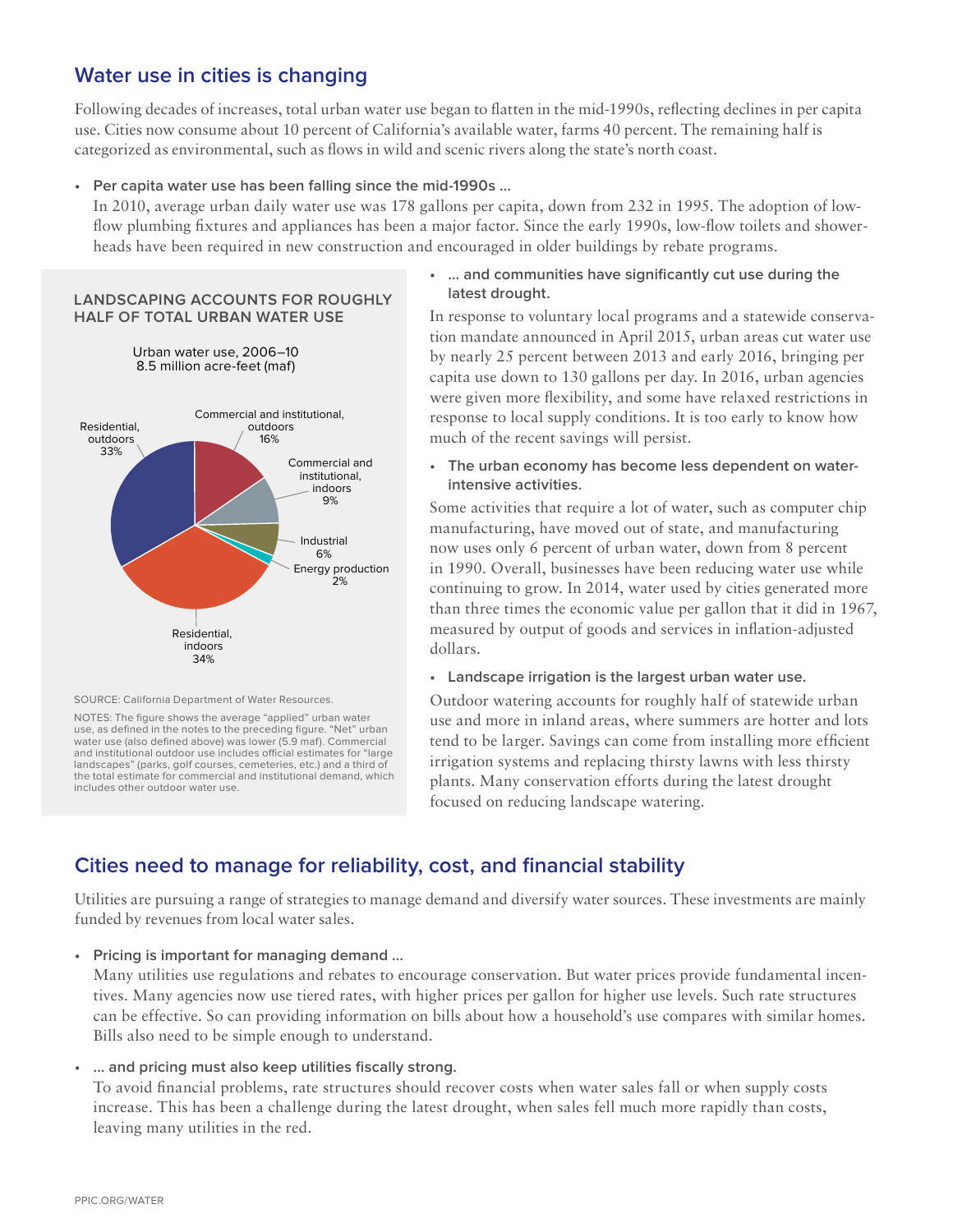### **• To increase resilience, many utilities are developing local supplies.**

Some investments can be relatively low cost, such as recharging local groundwater basins with recycled wastewater or stormwater. Others are often more costly, such as building new surface storage facilities or seawater desalination plants. Some local sources require agencies to work together in new ways. For instance, several water utilities may share the cost of new interconnections or a desalination plant. Expanding recycled water use or stormwater capture usually requires water utilities to work with other agencies that have traditionally operated separately.

### **• Imported supplies remain critical for many cities.**

Cities in the San Francisco Bay Area and Southern California get more than half of their water supplies from other regions. Some of this water—notably imports from the Delta—will require major new investments to remain reliable. In developing their water portfolios, cities must weigh the relative cost and reliability of imported versus local supplies, while keeping in mind the value of diversifying water sources.

### **• Water trading is a growing supply source.**

In several regions, cities are reaching long-term agreements to lease water from farmers. More than 10 percent of Southern California urban supplies comes from such trades. Storing water in rural groundwater basins is also on the rise. And leases and exchanges with neighboring cities have proven very valuable during the latest drought.

### **• Proposition 218 poses challenges for water management.**

This constitutional change, adopted by voters in 1996, specifies that certain rates and fees cannot exceed the cost of providing a service. Narrow court interpretations question the feasibility of tiered water rates. Proposition 218 also restricts the use of water rates to fund lifeline programs, which help low-income customers. The proposition also limits the ability of larger communities to share the cost of annexing smaller systems—a promising way to ensure safe drinking water in some rural communities.

### **Looking ahead**

Although local agencies bear most frontline responsibility for providing safe and reliable water supplies, state action is also important to shape the regulatory environment and provide financial incentives. The following actions address top concerns.

**Establish state drought policies that incentivize local action.** The 2015 conservation mandate proved Californians can reduce water use quickly. But it may also have undermined the ability of local programs to build resilient supplies by requiring some agencies to save much more than local conditions warranted and exposing them to added financial risk. The state needs a predictable policy that incentivizes both conservation and continued local investments in diversified supplies.

**Guide the courts on water management priorities.** Legislation can guide courts in interpreting Proposition 218's cost recovery requirements. The legislature should emphasize the importance of supply diversification and conservation as strategies for responding to growing water scarcity.

**Use new bond funds for cutting-edge actions.** Urban agencies are eligible for more than \$2.3 billion in state bond funds for regional water supply and water quality projects under 2014's Proposition 1. The state should ensure these funds go primarily to innovative projects—especially those that require new types of investment and collaboration—rather than simply substituting for money that urban utilities can raise from water bills.

**Consider local solutions within a regional context.** As utilities develop local sources such as recycled water and stormwater capture, they should consider the regional impacts. By reducing discharges, these local projects can reduce streamflows that now provide important environmental benefits or supply water to communities downstream.

**Develop flexible and resilient water pricing.** Utilities need to hone their rate structures to provide incentives for water efficiency while maintaining financial stability. They must anticipate how to remain financially healthy while encouraging conservation—for instance, by charging higher prices per gallon during droughts.

**Encourage more outdoor conservation.** Although indoor water conservation efforts must continue, the greatest potential source for urban water savings is outdoors, particularly with shifts to low-water landscaping. Turf replacement programs set important examples but cost too much for widespread use. A combination of new technologies, economic incentives, and education and consumer awareness campaigns are needed to make significant progress.